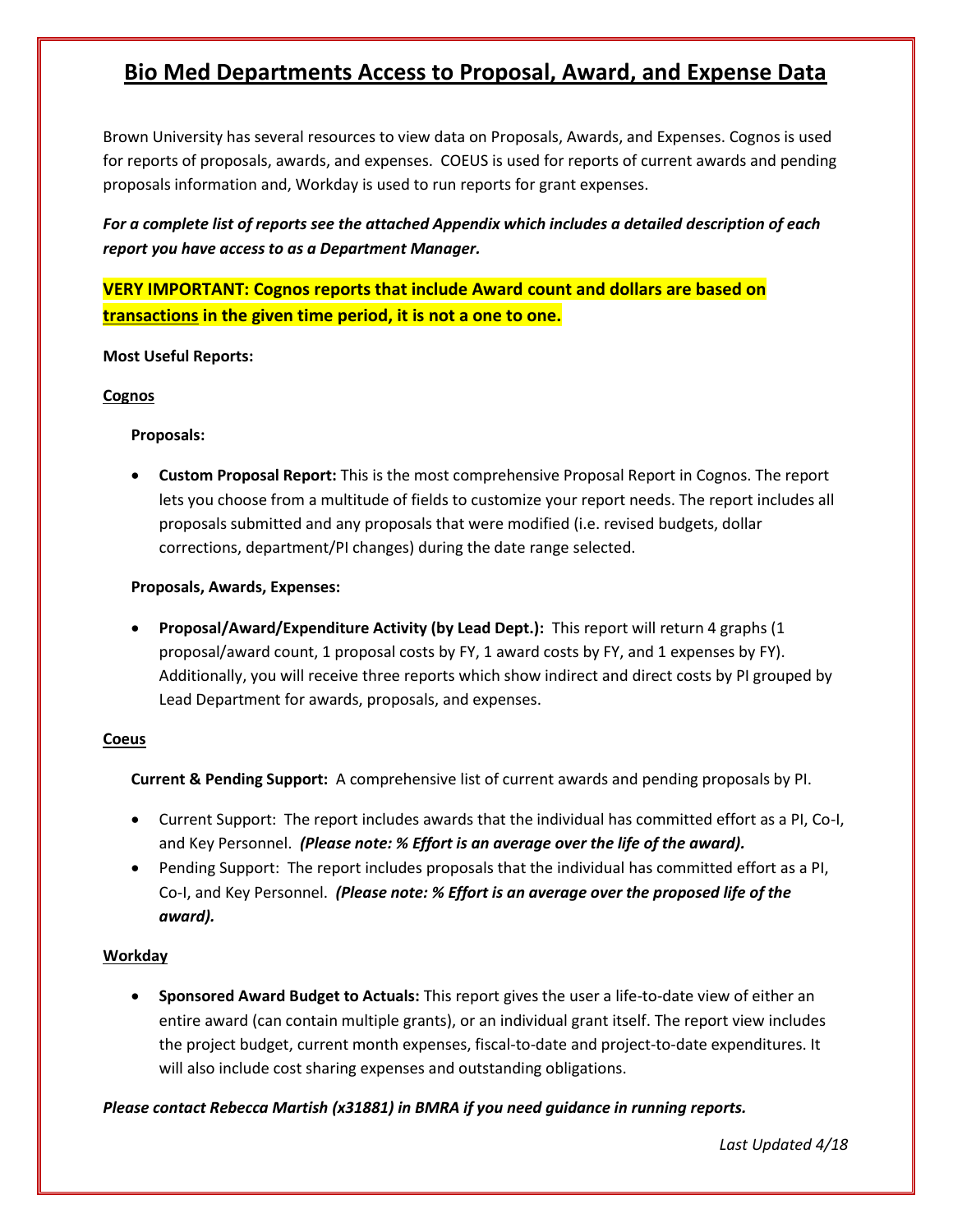# **Appendix 1: Definitions**

| <b>Proposal Type</b>   | <b>Definition</b>                                                                                   |  |  |  |
|------------------------|-----------------------------------------------------------------------------------------------------|--|--|--|
|                        | A non-competing application for an additional funding/budget period within a previously approved    |  |  |  |
| Continuation           | project period.                                                                                     |  |  |  |
| <b>New</b>             | An application that is being submitted to an agency for the first time.                             |  |  |  |
|                        | A competing application requesting additional funding for a period subsequent to that provided by a |  |  |  |
| Renewal                | current award.                                                                                      |  |  |  |
|                        |                                                                                                     |  |  |  |
|                        | An application that has been previously submitted, but was not funded, and is resubmitted for new   |  |  |  |
| <b>Resubmission</b>    | consideration OR for submitting a REVISED BUDGET to OSP/BMRA for approvals.                         |  |  |  |
|                        | An application that proposes a change in the Federal Government's financial obligations or          |  |  |  |
| <b>Revision</b>        | contingent liability from an existing obligation.                                                   |  |  |  |
| <b>Task Order</b>      | Project funded under master agreement.                                                              |  |  |  |
|                        | For Development Proposals you wish to purge from the system. Any proposal with this Proposal        |  |  |  |
| X- Deleted from System | Type will be deleted from Coeus on a quarterly basis.                                               |  |  |  |

| <b>Department Definitions</b>               |                                                                                                      |  |  |
|---------------------------------------------|------------------------------------------------------------------------------------------------------|--|--|
| <b>Definition</b><br><b>Department Type</b> |                                                                                                      |  |  |
|                                             | The department the PI is affiliated with. In a report by home department: If an award is received by |  |  |
|                                             | PLM but the PI's home department is Engineering then the award/proposal would be under               |  |  |
| <b>Home</b>                                 | Engineering and not PLM.                                                                             |  |  |
|                                             | The department that administers Pre and Post-Award activities. If the PI's home department is        |  |  |
|                                             | Engineering but the award is being administered by PLM then the award/proposal would be under        |  |  |
|                                             | PLM. Please Note: Cognos reports default to the Lead Department unless otherwise indicated in        |  |  |
| <b>Lead</b>                                 | the Report.                                                                                          |  |  |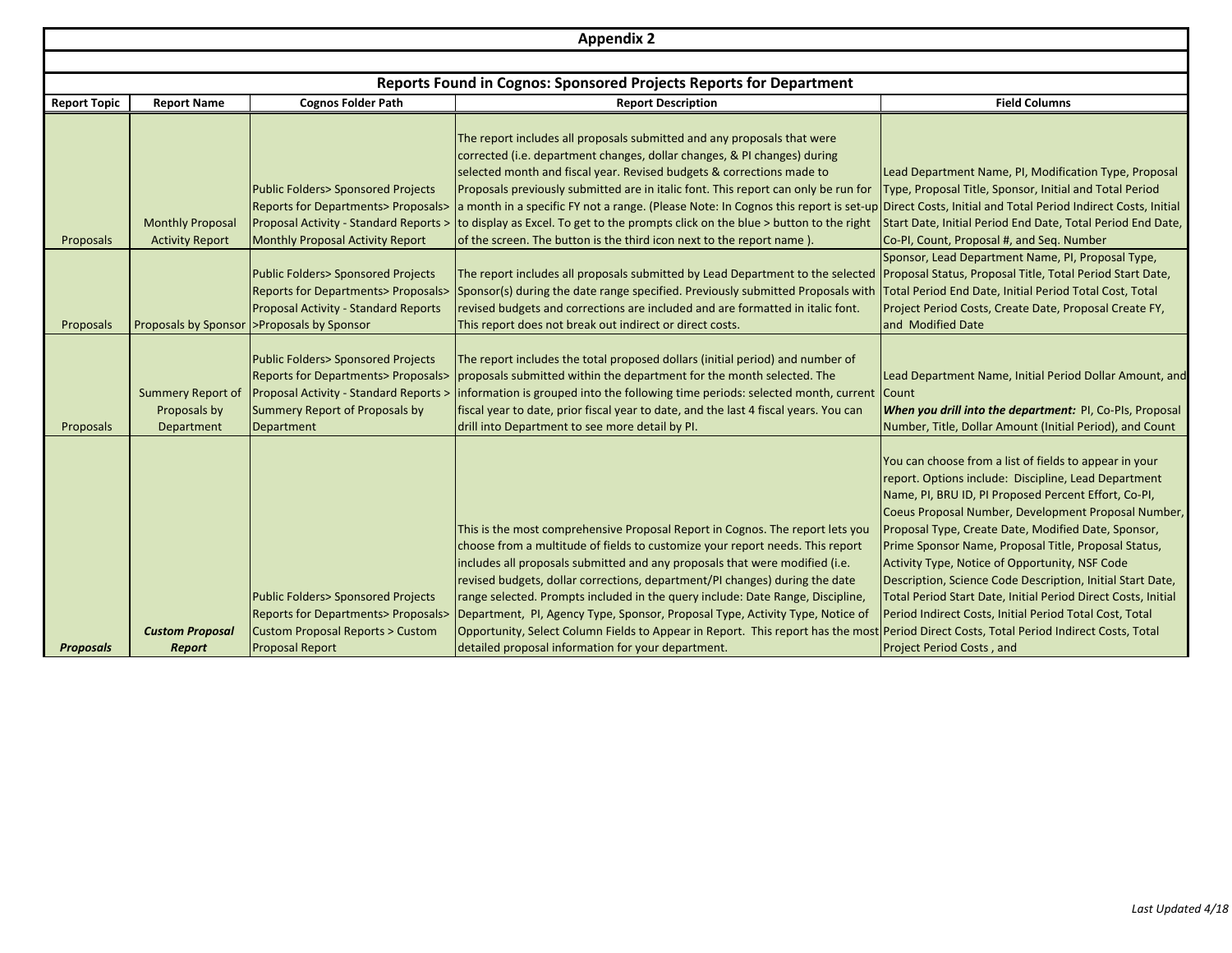| <b>Report Topic</b>                          | <b>Report Name</b>                                                                                                                              | <b>Cognos Folder Path</b>                                                                                                                                                                                                                                          | <b>Report Description</b>                                                                                                                                                                                                                                                                                                                                                                                                                                                                                                                                                                                                                                                                                                                                                                                                                                                                                                                                                                                                                                                                                                                                                                                                                                                              | <b>Field Columns</b>                                                                                                                                                                                                                                                                                                                                                                                                                                                                                                                                                                                                                                                                                                                                                                                                                                                                                                                                |
|----------------------------------------------|-------------------------------------------------------------------------------------------------------------------------------------------------|--------------------------------------------------------------------------------------------------------------------------------------------------------------------------------------------------------------------------------------------------------------------|----------------------------------------------------------------------------------------------------------------------------------------------------------------------------------------------------------------------------------------------------------------------------------------------------------------------------------------------------------------------------------------------------------------------------------------------------------------------------------------------------------------------------------------------------------------------------------------------------------------------------------------------------------------------------------------------------------------------------------------------------------------------------------------------------------------------------------------------------------------------------------------------------------------------------------------------------------------------------------------------------------------------------------------------------------------------------------------------------------------------------------------------------------------------------------------------------------------------------------------------------------------------------------------|-----------------------------------------------------------------------------------------------------------------------------------------------------------------------------------------------------------------------------------------------------------------------------------------------------------------------------------------------------------------------------------------------------------------------------------------------------------------------------------------------------------------------------------------------------------------------------------------------------------------------------------------------------------------------------------------------------------------------------------------------------------------------------------------------------------------------------------------------------------------------------------------------------------------------------------------------------|
| Awards                                       | <b>Monthly Award</b><br><b>Activity Report</b><br>Report of Open                                                                                | Public Folders> Sponsored Projects<br>Reports for Departments> Awards><br>Award Activity- Standard Reports><br>Monthly Award Activity Report<br>Public Folders> Sponsored Projects<br>Reports for Departments> Awards><br>Award Activity- Standard Reports>        | This report includes Award Activity by Department for a selected month and<br>year (Please note: year is calendar year not Fiscal Year). You cannot select a<br>range for this report. The award activity includes: New Awards, Competing<br>Renewals, Award Increments/Continuations, Award Deobligations and Awards<br>whose dollars have been adjusted (this report does not include No-Cost<br>Extensions). Awards (Parent Awards) with funding distributed to Child Awards<br>(subaccounts) will appear on the report according to distribution of funds<br>among accounts. Award Activity Count is based on new award sequences on<br>parent awards only.<br>This report includes a list of open awards by Lead Department as of the date<br>you run the report. (i.e. if you select active. The report generates a list of active<br>awards as of the date you are running the report). You cannot put in a date<br>range for this report. You can select Award Status, PI, and Sponsor on the                                                                                                                                                                                                                                                                                  | Department, PI, Award Number, Account Number, Co-<br>Investigators, Title, Sponsor, Proposal Type, Proposal<br>Amount, Award Amount, Start Date, End Date<br>Lead Department, PI, Sponsor Type, Sponsor, Award<br>Status, Award Type, Title, Create Date, Start Date, End<br>Date, Account Number, PI Proposed Percent Effort,<br>Sponsor Award Number, Total Obligated Amount, and                                                                                                                                                                                                                                                                                                                                                                                                                                                                                                                                                                 |
| Awards                                       | Awards                                                                                                                                          | <b>Report of Open Awards</b>                                                                                                                                                                                                                                       | prompt screen.                                                                                                                                                                                                                                                                                                                                                                                                                                                                                                                                                                                                                                                                                                                                                                                                                                                                                                                                                                                                                                                                                                                                                                                                                                                                         | <b>Total Anticipated Amount</b>                                                                                                                                                                                                                                                                                                                                                                                                                                                                                                                                                                                                                                                                                                                                                                                                                                                                                                                     |
| Awards                                       | Summary Report of<br>Awards by<br>Department                                                                                                    | Public Folders> Sponsored Projects<br>Reports for Departments> Awards><br>Award Activity- Standard Reports><br>Summary Report of Awards by<br>Department                                                                                                           | This report includes the total award dollars (Obligated) and number of awards<br>received by Lead Department. The data is grouped into the following time<br>periods: selected month, current fiscal year to date, prior fiscal year to date, and Number, Title, Total Award Dollars (Obligated to date),<br>the last 4 fiscal years. You can drill into the Department to see more detail by PI. Award Count                                                                                                                                                                                                                                                                                                                                                                                                                                                                                                                                                                                                                                                                                                                                                                                                                                                                          | Lead Department Name, Total Award Dollars (Obligated<br>to date), Award Count<br>When you drill into the Department: PI, Co-PI(s), Award                                                                                                                                                                                                                                                                                                                                                                                                                                                                                                                                                                                                                                                                                                                                                                                                            |
| Proposals,<br>Awards, and<br><b>Expenses</b> | <b>Standard Award,</b><br>Proposal, WD<br><b>Expense Report</b><br><b>Activity</b><br><b>Please Note: Data</b><br>based on (Lead<br>Department) | Public Folders> Sponsored Projects<br><b>Reports for</b><br>Departments>Proposal/Award/Expen<br>diture Activity (by Lead Dept.)><br>Standard Award, Proposal, WD<br><b>Expense Report Activity</b>                                                                 | This report will return 4 graphs (1 proposal/award count, 1 proposal costs across<br>fiscal years, 1 award costs across fiscal years, and 1 for expenses ) plus three<br>reports which show indirect and direct costs by PI grouped by Lead Department   Awards: Lead Department, PI, BRU ID, Direct, Indirect,<br>for awards, proposals, and expenses. The report displays 4 FYTD columns for<br>comparison. You can select FY and a specific month. To see data for an entire FY Proposals: Lead Department, PI, BRU ID, Directs,<br>you can select June final as the month.<br>Awards File: Award Activity Count is based on new Award sequences on the<br>Parent Awards only.                                                                                                                                                                                                                                                                                                                                                                                                                                                                                                                                                                                                      | Total Cost, Award Count.<br>Indirects, Total Cost, Proposal Count.<br>Expenses: Lead Department, PI, Account Number, Direct,<br>Indirect, and Total Expenditures                                                                                                                                                                                                                                                                                                                                                                                                                                                                                                                                                                                                                                                                                                                                                                                    |
| Proposal and<br>Awards                       | Award & Proposal<br>Activity by<br>Co-Investigator<br>Activity)<br><b>Please Note: Data</b><br>based on (Home<br>Department)                    | Public Folders> Sponsored Projects<br>Investigator (Includes Reports for Departments><br>Proposal/Award/Expenditure Activity<br>(by Investigator Home<br>Department) > Award & Proposal<br>Activity By Investigator (includes Co-<br><b>Investigator Activity)</b> | This report includes Award & Proposal Activity based on the Investigator's<br>current home department (as of the run date of the report). You can select FY<br>and a specific month. Included are four reports (i.e. A summary report for<br>Awards and Proposals and detailed report for Awards and Proposals). The<br>reports contain data for the current fiscal year to date and two previous fiscal<br>years. Award Activity Summary by Investigator: Award activity for each PI is<br>summarized in 2 categories (i.e. PI and Co-PI). The report includes only award<br>funds obligated during the fiscal year noted. Award Activity Detail by<br><b>Investigator:</b> Co-I funds distributed are not totaled, department totals for PI<br>activity only. Proposals Activity Summary by Investigator: Proposal activity<br>includes all proposals submitted and proposal dollars revised for the selected<br>time frame, excluding revised budgets. Proposal activity for each PI is<br>summarized in 2 categories - PI and Co-PI. Proposal Activity Detail by<br><b>Investigator:</b> Proposal activity includes all proposals submitted and proposal<br>dollars revised for the selected time frame, excluding revised budgets,<br>Department totals are for PI activity only. | Award Activity Summary by Investigator: Investigator,<br>Investigator Type, Award Lead Dept., Direct/Indirect,<br>Funds Obligated, Funds Distributed (to Child<br>Awards)/from Child Awards<br>Award Activity Detail by Investigator: Investigator,<br>Investigator Type, Award Lead Dept., Account #, Sponsor<br>Name, Sponsor Award #, Current Title, Obligation Start<br>and End Dates, Direct/Indirect, Funds Obligated, Funds<br>Distributed (to Child Awards)/from Child Awards<br>Proposals Activity Summary by Investigator:<br>Investigator, Investigator Type, Proposal Lead Dept.,<br>Initial Direct Costs, Initial Indirect Cost, Initial Total Cost,<br>Count<br>Proposal Activity Detail by Investigator: Investigator,<br>Investigator Type, Proposal Lead Dept., Proposal #, Title,<br>Sponsor Name, Proposal Type, Status, Initial Direct/<br>Indirect Cost, Initial Total Cost, Period Direct/Indirect<br>Cost, Total Period Cost |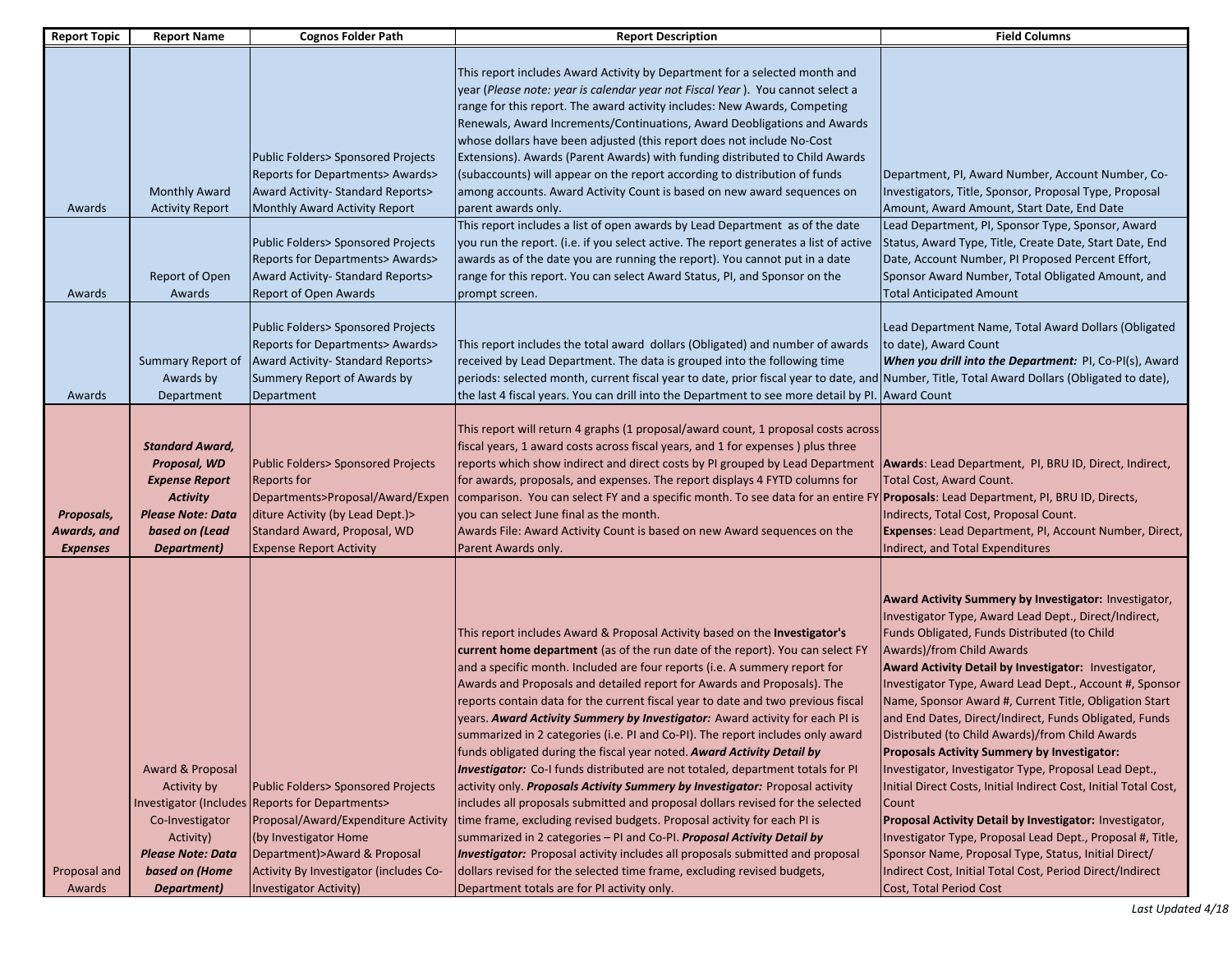| <b>Report Topic</b>                          | <b>Report Name</b>                                                                                                               | <b>Cognos Folder Path</b>                                                                                                                                                                                                  | <b>Report Description</b>                                                                                                                                                                                                                                                                                                                                                                                                                                                                                                                                                                  | <b>Field Columns</b>                                                                                                                                                                                                                                                                                                                                                                                                                                                                                                                                                                                                                                             |
|----------------------------------------------|----------------------------------------------------------------------------------------------------------------------------------|----------------------------------------------------------------------------------------------------------------------------------------------------------------------------------------------------------------------------|--------------------------------------------------------------------------------------------------------------------------------------------------------------------------------------------------------------------------------------------------------------------------------------------------------------------------------------------------------------------------------------------------------------------------------------------------------------------------------------------------------------------------------------------------------------------------------------------|------------------------------------------------------------------------------------------------------------------------------------------------------------------------------------------------------------------------------------------------------------------------------------------------------------------------------------------------------------------------------------------------------------------------------------------------------------------------------------------------------------------------------------------------------------------------------------------------------------------------------------------------------------------|
| Proposals,<br>Awards, and<br><b>Expenses</b> | Standard Award,<br>Proposal, Expense<br>Activity by<br>Investigator<br><b>Please Note: Data</b><br>based on (Home<br>Department) | Public Folders> Sponsored Projects<br><b>Reports for Departments&gt;</b><br>Proposal/Award/Expenditure Activity<br>(by Investigator Home<br>Department) > Standard Award,<br>Proposal, Expense Activity by<br>Investigator | This report will return 4 graphs (1 proposal/award count, 1 proposal costs across<br>fiscal years, 1 award costs across fiscal years, and 1 for expenses) plus three<br>reports which show indirect and direct costs by PI grouped by Investigator<br><b>Home Department</b> for awards, proposals, and expenses. The report displays 4<br>FYTD columns for comparison. You can select FY and a specific month. To see<br>data for an entire FY you can select June final as the month.<br>Awards File: Award Activity Count is based on new Award sequences on the<br>Parent Awards only. | Awards: Home Department, Investigator, BRU ID, Direct,<br>Indirect, Total Cost, Award Count<br><b>Proposals:</b> Home Department, PI, Brown ID, Direct,<br>Indirect, Total Cost, Proposal Count<br>Expenses: Home Department, PI, Account Number,<br>Direct, Indirect, and Total Expenditures                                                                                                                                                                                                                                                                                                                                                                    |
|                                              |                                                                                                                                  |                                                                                                                                                                                                                            | The report summarizes the success rate for PI(s)/Department(s) for proposals<br>submitted for the selected time period. (Please Note: In Cognos this report is set-Obligated Funding for Project Period, Total Anticipated<br>$\mu$ to display as Excel. To get to the prompts click on the blue $>$ button to the<br>right of the screen. The button is the third icon next to the report name). There<br>are several prompts to choose from in the prompts: Proposal Type, Department, Number of Proposals Submitted, Number of Proposals                                                | Lead Department, Principal Investigator, Number of<br>Proposals Submitted (proposals submitted during<br>selected period), Number of Proposals Funded<br>(proposals submitted that have been funded to date as of<br>report period end date), Number of Proposals Not<br>Funded (proposals submitted that have not been funded<br>as of report period end date), Success Rate (Number of<br>Proposals Funded/Number of Proposals Submitted during<br>selected period), Requested Funding for Initial Project<br>Period, Requested Funding tor Total Project Period, Total<br>Funding for Project Period.<br>Drill into PI: Proposal Number, Sponsor Name, Title, |
| <b>Success Rates</b>                         | <b>Proposal Success</b><br>Rates                                                                                                 | Public Folders> Sponsored Projects<br><b>Reports for Departments&gt; Success</b><br>Rates> Proposal Success Rates                                                                                                          | PI Name, Sponsor Type and Sponsor. The report excludes the proposal types:<br>revision (i.e. supplements), pre-proposals, continuations, and proposals that<br>have been voided or withdrawn. The report also excludes proposals and award<br>activity associated with child awards. You can also drill into a specific PI for<br>ladditional information.                                                                                                                                                                                                                                 | Funded, Number of Proposals Not Funded, Success Rate,<br>Requested Funding for Initial Project Period, Requested<br>Funding tor Total Project Period, Total Obligated Funding<br>for Project Period, Total Anticipated Funding for Project<br>Period                                                                                                                                                                                                                                                                                                                                                                                                             |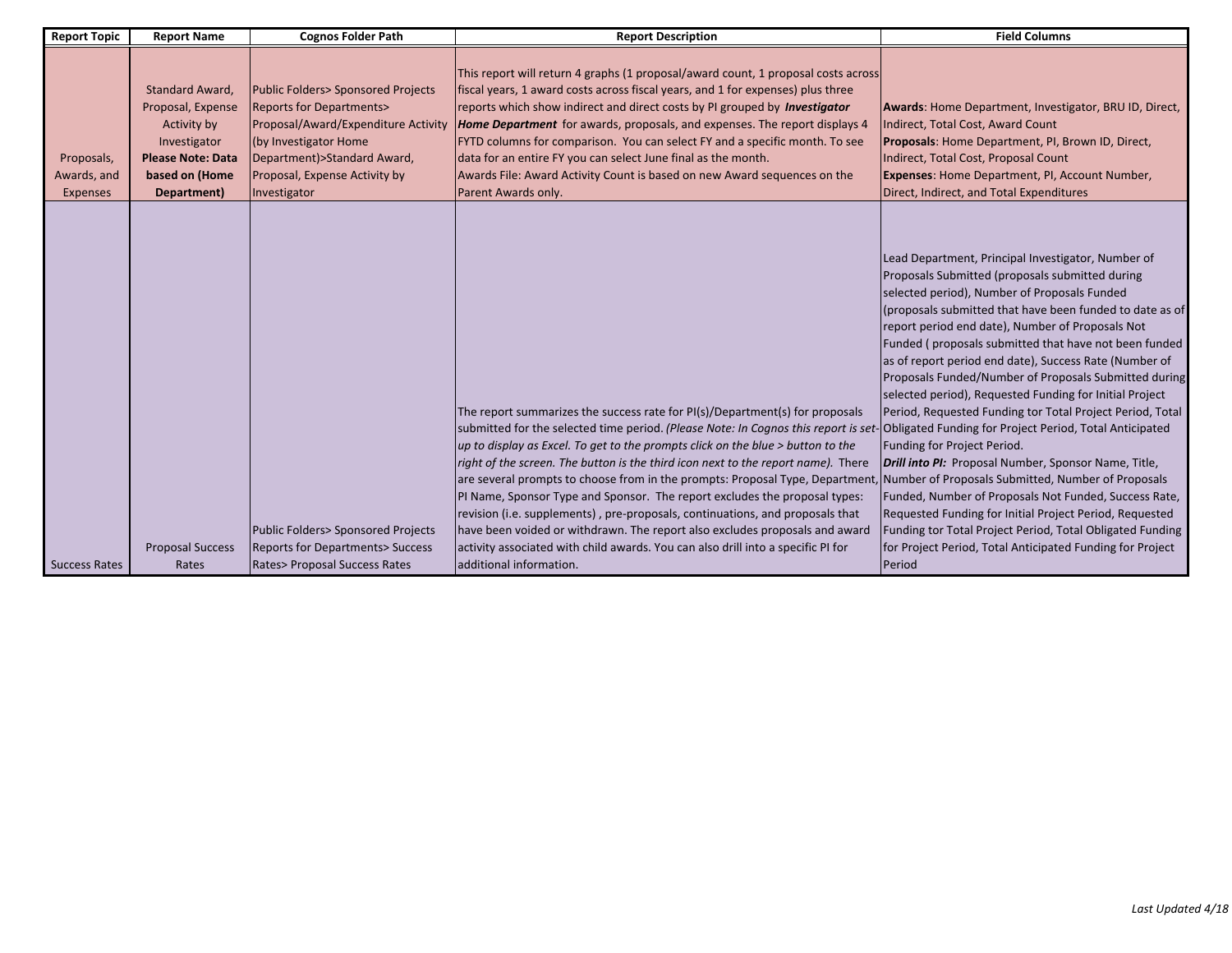| <b>Appendix 3</b>   |                                             |                             |                                                                                                              |                                                           |  |
|---------------------|---------------------------------------------|-----------------------------|--------------------------------------------------------------------------------------------------------------|-----------------------------------------------------------|--|
|                     |                                             |                             |                                                                                                              |                                                           |  |
|                     |                                             |                             | <b>COEUS Report</b>                                                                                          |                                                           |  |
| <b>Report Topic</b> | <b>Report Name</b>                          | <b>Coeus Path to Report</b> | <b>Report Description</b>                                                                                    | <b>Field Columns</b>                                      |  |
|                     |                                             |                             |                                                                                                              |                                                           |  |
|                     |                                             |                             |                                                                                                              | Current Support: Sponsor Award Number, Agency,            |  |
|                     |                                             |                             |                                                                                                              | PI/Key-Per, Title, Award Amount, Effective Date, End      |  |
|                     |                                             |                             |                                                                                                              | Date, Effort %, Academic Year Effort % Summer Year        |  |
|                     |                                             |                             |                                                                                                              | <b>Effort % and Calendar Year Effort% (Please note: %</b> |  |
|                     |                                             |                             |                                                                                                              | <b>Effort is an average over the life of the award).</b>  |  |
|                     |                                             |                             |                                                                                                              | Pending Support: Proposal Number, Agency, PI/Key-Per,     |  |
|                     |                                             |                             |                                                                                                              | Title, Total Direct Cost, Total Indirect Cost, Total      |  |
|                     |                                             |                             |                                                                                                              | Requested, Effective Date, End Date, Effort %, Academic   |  |
|                     |                                             | Departmental>Personnel>     | A comprehensive list of current awards and pending                                                           | IYear Effort % Summer Year Effort % and Calendar Year     |  |
| <b>Proposal and</b> |                                             | Last Name> Current and      | proposals. The report includes award and proposals the Effort% (Please note: % Effort is an average over the |                                                           |  |
| Awards              | <b>Current and Pending   Pending Report</b> |                             | individual is on as a PI, Co-I, and Key Personnel.                                                           | proposed life of the award).                              |  |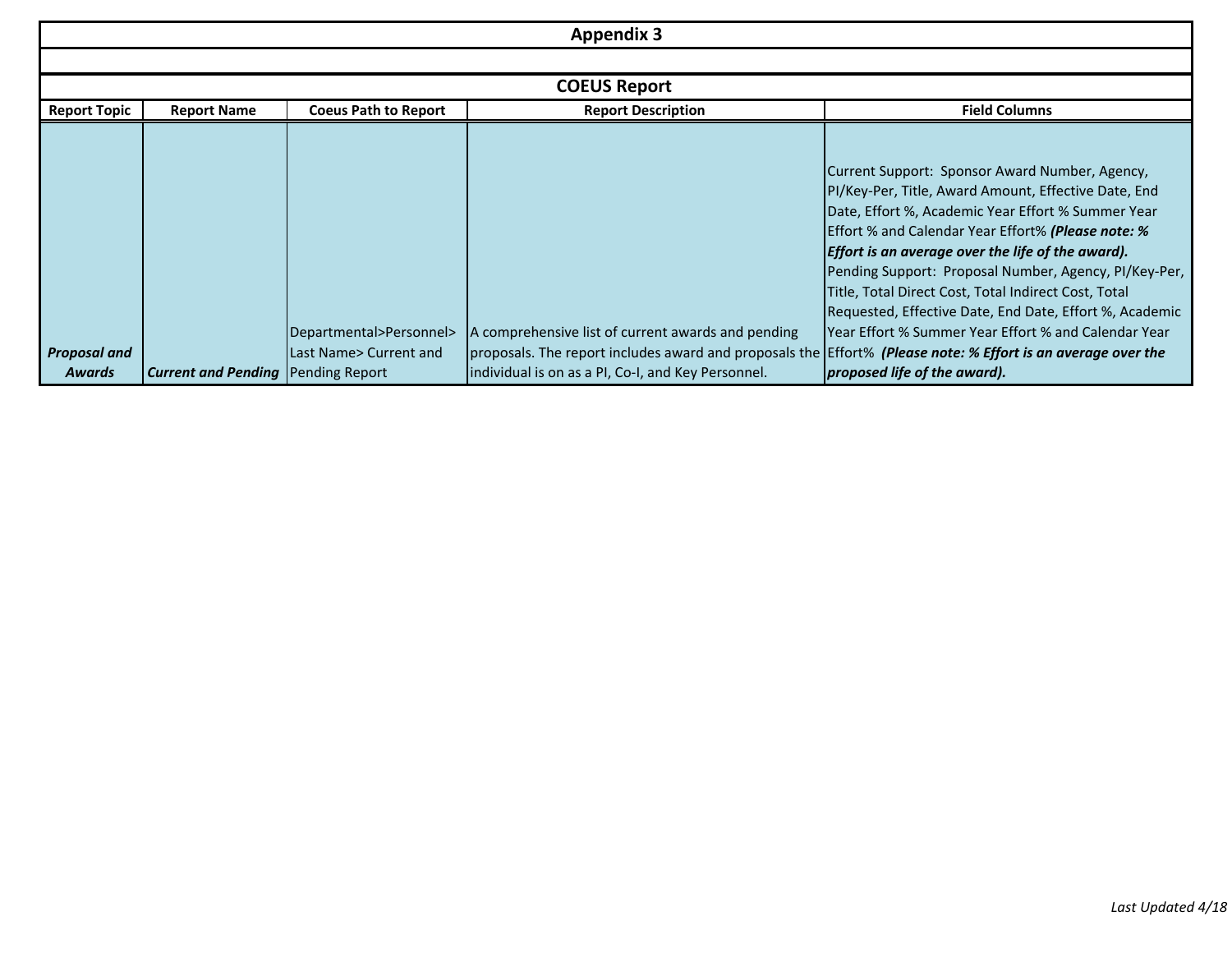|                     | <b>Appendix 4</b>                                  |                                                                                                                                                                                                                                                                                                                                                     |                                                                                                                                                                                                                                                                                                                                                                                                                                                                                                                                                                                                                                                                                                                                                                                                                                                                                                                                                                                                                                                                          |  |  |
|---------------------|----------------------------------------------------|-----------------------------------------------------------------------------------------------------------------------------------------------------------------------------------------------------------------------------------------------------------------------------------------------------------------------------------------------------|--------------------------------------------------------------------------------------------------------------------------------------------------------------------------------------------------------------------------------------------------------------------------------------------------------------------------------------------------------------------------------------------------------------------------------------------------------------------------------------------------------------------------------------------------------------------------------------------------------------------------------------------------------------------------------------------------------------------------------------------------------------------------------------------------------------------------------------------------------------------------------------------------------------------------------------------------------------------------------------------------------------------------------------------------------------------------|--|--|
|                     |                                                    |                                                                                                                                                                                                                                                                                                                                                     |                                                                                                                                                                                                                                                                                                                                                                                                                                                                                                                                                                                                                                                                                                                                                                                                                                                                                                                                                                                                                                                                          |  |  |
|                     |                                                    |                                                                                                                                                                                                                                                                                                                                                     | Reports Found in Workday: Supplemental Reports and Financial Reports                                                                                                                                                                                                                                                                                                                                                                                                                                                                                                                                                                                                                                                                                                                                                                                                                                                                                                                                                                                                     |  |  |
| <b>Report Topic</b> | <b>Report Name</b>                                 | <b>Report Description</b>                                                                                                                                                                                                                                                                                                                           | <b>Prompts</b>                                                                                                                                                                                                                                                                                                                                                                                                                                                                                                                                                                                                                                                                                                                                                                                                                                                                                                                                                                                                                                                           |  |  |
| <b>Activity</b>     | <b>Manager Activity</b><br><b>Report - Actuals</b> | Details all operational spend activity for identified<br>organizations; used for transactional reconciliation. This<br>report will also help to identify potential journals to adjust<br>accounting.                                                                                                                                                | Organization: Select organization or organization hierarchy to view in your output details.<br>Year: Select year for actuals output. You may select multiple years and Display By Year to see a year<br>over year comparison.<br><b>Period:</b> Select the month you would like to view in the details.***<br>Worktags: Use to isolate single worktag values to display in results. Ex. Fund, Program etc<br><b>Exclude Programs:</b> Exclude programs you do not want to view in the results.**<br><b>Exclude Funds:</b> Exclude funds you do not want to view in the results.<br>Display By: Select the worktag value you would like to see repeated in each column. For example,<br>when running the report on cost center hierarchy, select Display By Cost Center to see the individual<br>actuals output for each cost center in the hierarchy.                                                                                                                                                                                                                    |  |  |
| <b>Budget</b>       | Manager Activity -<br><b>Budget vs Actuals</b>     | Details budget and actuals detail data for single year for<br>selected organizations.                                                                                                                                                                                                                                                               | Organization: Select organization or organization hierarchy to view in your output details.<br>Year: Select year for budget and actuals output.<br>Period: Select the month you would like to view in the details.***<br>Worktags: Use to isolate single worktag values to display in results. Ex. Fund, Program etc<br><b>Exclude Programs:</b> Exclude programs you do not want to view in the results.**<br><b>Exclude Funds:</b> Exclude funds you do not want to view in the results.<br>Display By: Select the worktag value you would like to see repeated in each column. For example,<br>when running the report on cost center hierarchy, select Display By Cost Center to see the individual<br>actuals output for each cost center in the hierarchy.                                                                                                                                                                                                                                                                                                         |  |  |
| <b>Budget</b>       | <b>Budget vs Actuals</b><br>(Including Balances)   | Details operating budget and actual for a given fiscal year as<br>well as an Operating Summary with Balances.                                                                                                                                                                                                                                       | <b>Organization:</b> Enter organization or organization hierarchy to view in your output details.<br>Plan Name: Select the plan name that corresponds to the fiscal year operating budget (e.g., 2018<br><b>Operating Budget).</b><br>Period: Select the month you would like to view in the details.<br><b>Worktags:</b> Use to isolate single worktag values to display in results (e.g., FD100 General Operating)<br><b>Exclude Programs:</b> Exclude programs you do not want to view in results. To exclude all programs, use<br>"Program is Empty".<br>Exclude Funds: Exclude funds you do not want to view in the results. Program is Empty: Check this box<br>to exclude all programs from report.<br>Display By: Select the worktag value by which you would like to repeat budget and actual data. For<br>example, when running the report on cost center hierarchy, select "Display By" Cost Center to see the<br>budget and actuals output for each cost center. "Company" is defaulted and should be used if you do<br>not wish to repeat by any dimension. |  |  |
| Sponsored           | <b>Sponsored Award</b><br><b>Budget to Actuals</b> | This report gives the user a life-to-date view of either an<br>entire award (can contain multiple grants), or an individual<br>grant itself. The report view includes the project budget,<br>current month expenses, fiscal-to-date and project-to-date<br>expenditures. It will also include cost sharing expenses and<br>outstanding obligations. | Accounting Period: Select the accounting period you would like to view in the details<br>Award: Select the award number. Report performance is optimized when an Award Number is<br>included.<br>Grant Worktag: Use to isolate single worktag values to display in results (e.g., GR account)                                                                                                                                                                                                                                                                                                                                                                                                                                                                                                                                                                                                                                                                                                                                                                            |  |  |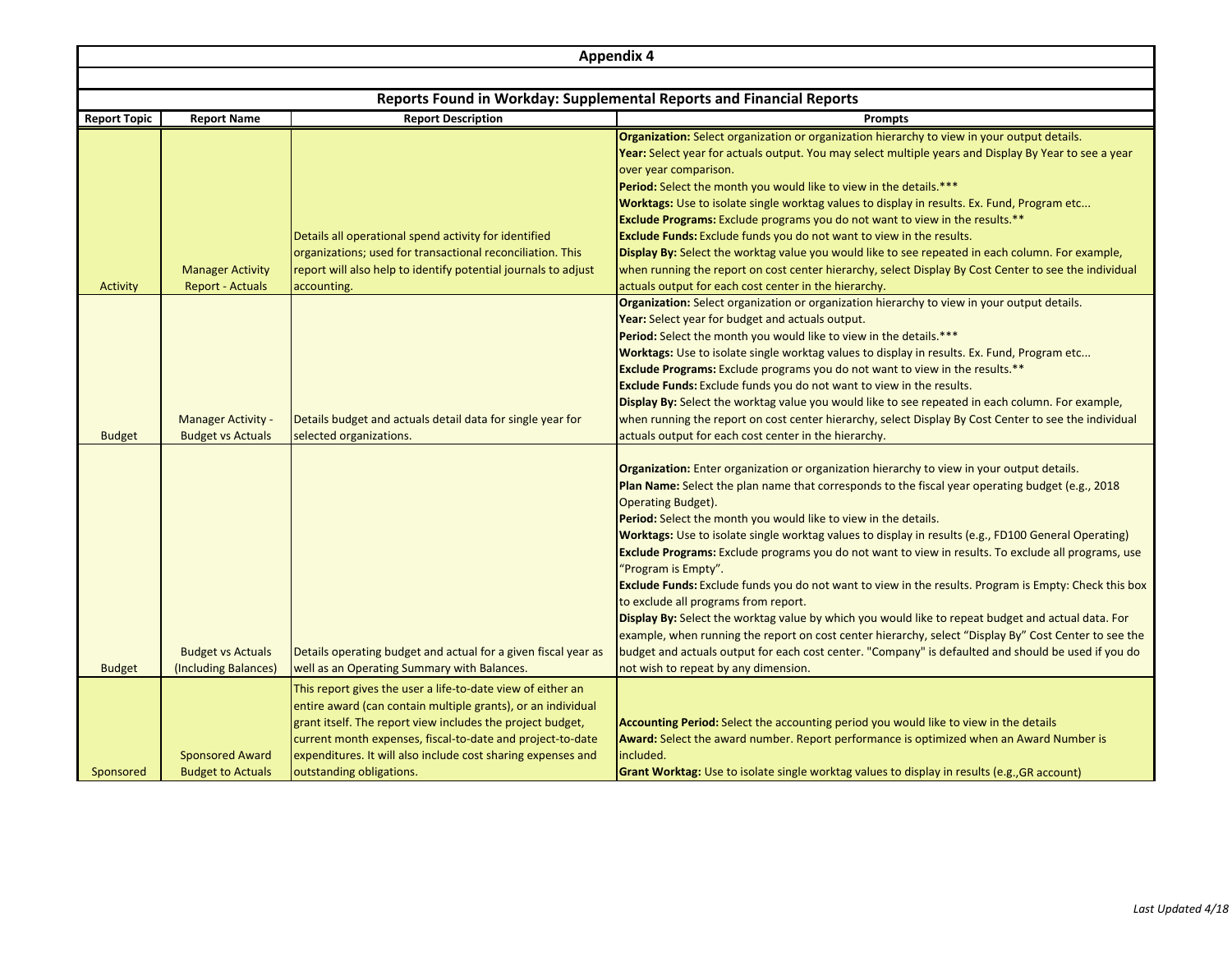| <b>Report Topic</b> | <b>Report Name</b>              | <b>Report Description</b>                                                                                                       | <b>Prompts</b>                                                                                                                                                             |
|---------------------|---------------------------------|---------------------------------------------------------------------------------------------------------------------------------|----------------------------------------------------------------------------------------------------------------------------------------------------------------------------|
|                     |                                 |                                                                                                                                 | Organization: Select organization or organization hierarchy to view in your output details.                                                                                |
|                     |                                 |                                                                                                                                 | Year: Select year for actuals output. You may select multiple years and Display By Year to see a year                                                                      |
|                     |                                 |                                                                                                                                 | over year comparison.                                                                                                                                                      |
|                     |                                 |                                                                                                                                 | Period: Select the month you would like to view in the details.***                                                                                                         |
|                     |                                 |                                                                                                                                 | Worktags: Use to isolate single worktag values to display in results. Ex. Expense Purpose Code,                                                                            |
|                     |                                 | Details actuals & obligations for selected organizations. This                                                                  | Program etc                                                                                                                                                                |
|                     | <b>Sponsored Award(s)</b>       | report can be used to track Sponsored Award Activity across                                                                     | Display by: Select the worktag value you would like to see repeated in each column. For example,                                                                           |
|                     | <b>Activity - Actuals &amp;</b> | multiple Years, Periods & Grants. Report will only return                                                                       | when running the report on a grant hierarchy value, select Display By Grant to see the individual                                                                          |
| Sponsored           | <b>Obligations</b>              | FD500 activity.                                                                                                                 | actuals output for each grant in the hierarchy.                                                                                                                            |
|                     |                                 |                                                                                                                                 | Organization: Select organization or organization hierarchy to view in your output details.                                                                                |
|                     |                                 |                                                                                                                                 | Year: Select year for actuals output. You may select multiple years and Display By Year to see a year                                                                      |
|                     |                                 |                                                                                                                                 | over year comparison.                                                                                                                                                      |
|                     |                                 |                                                                                                                                 | Period: Select the month you would like to view in the details.***                                                                                                         |
|                     |                                 |                                                                                                                                 | Worktags: Use to isolate single worktag values to display in results. Ex. Expense Purpose Code,                                                                            |
|                     |                                 |                                                                                                                                 | Program etc.                                                                                                                                                               |
|                     |                                 | Details actuals for selected organizations. This report can be                                                                  | Display by: Select the worktag value you would like to see repeated in each column. For example,                                                                           |
|                     | <b>Sponsored Award(s)</b>       | used to track Sponsored Award Activity across multiple Years,                                                                   | when running the report on a grant hierarchy value, select Display By Grant to see the individual                                                                          |
| Sponsored           | <b>Activity - Actuals</b>       | Periods & Grants. Report will only return FD500 activity.                                                                       | actuals output for each grant in the hierarchy.                                                                                                                            |
|                     |                                 |                                                                                                                                 | Organization: Enter organization or organization hierarchy to view in your output details.                                                                                 |
|                     |                                 |                                                                                                                                 | <b>Company: select Brown</b>                                                                                                                                               |
|                     |                                 |                                                                                                                                 | Plan Structure: Choose Award Business Plan or Operating budget.                                                                                                            |
|                     |                                 |                                                                                                                                 | Plan Name: Select the plan name that corresponds to the plan structure selected.                                                                                           |
|                     |                                 |                                                                                                                                 | Year: Use to select year that corresponds to the plan name.                                                                                                                |
|                     |                                 |                                                                                                                                 | Summary Period: Use to select annual or quarterly                                                                                                                          |
|                     |                                 |                                                                                                                                 | <b>Period: Use to select month you would like to view in the details.</b>                                                                                                  |
|                     |                                 |                                                                                                                                 | <b>Evaluation Date Option:</b> Choose between accounting or budget date.                                                                                                   |
|                     | <b>Manager Budgetary</b>        | This report captures financial activity based on accounting                                                                     | Plan to Date: Select the check box to see plan to date.                                                                                                                    |
| Sponsored           | <b>Balance Report (MBBR)</b>    | date.                                                                                                                           | Include Reserved Journals: Select the check box to include reserved journals.                                                                                              |
|                     |                                 |                                                                                                                                 |                                                                                                                                                                            |
|                     |                                 |                                                                                                                                 | <b>Company: Brown is pre-selected</b>                                                                                                                                      |
|                     |                                 |                                                                                                                                 | Organization: Select organization or organization hierarchy to view in your output details.                                                                                |
|                     |                                 | This report is used to review payroll and benefit fringe                                                                        | Period: Select the month you would like to view in the details.                                                                                                            |
|                     |                                 | charges posted to the ledger; it returns a line for every                                                                       | Worktags: Use to isolate single worktag values to display in results.                                                                                                      |
|                     |                                 | payroll charge by pay component. It is prompted by cost                                                                         | Pay Component: Use to isolate a single pay component (e.g., monthly pay, biweekly pay, summer                                                                              |
|                     | <b>Payroll Actuals by Cost</b>  | center or cost center hierarchy, and should be run for a single                                                                 | pay).                                                                                                                                                                      |
| Payroll             | <b>Center (with Worktags)</b>   | fiscal period.                                                                                                                  | Only Return Payroll Accounting Adjustments: Select the check box to see just PAAs processed.                                                                               |
|                     |                                 |                                                                                                                                 |                                                                                                                                                                            |
|                     |                                 |                                                                                                                                 | Organization: Select organization or organization hierarchy to view in your output details.<br>Period: Select the month you would like to view in the details to see FYTD. |
|                     |                                 | This report is used to review year-to-date total payroll and<br>benefit fringe charges posted to the ledger. It can be run on a | Worktags: Use to isolate single worktag values to display in results.                                                                                                      |
|                     |                                 |                                                                                                                                 |                                                                                                                                                                            |
|                     | <b>Payroll Actuals by Cost</b>  | cost center or cost center hierarchy that the user supports,                                                                    | Pay Component: Use to isolate a single pay component (e.g., monthly pay, biweekly pay, summer                                                                              |
|                     |                                 | expands down to individual cost centers where applicable,                                                                       | pay).                                                                                                                                                                      |
| Payroll             | Center (Fiscal YTD)             | then down to period, worker and individual pay components.                                                                      | <b>Only Return Payroll Accounting Adjustments:</b> Select the check box to see just PAAs processed.                                                                        |